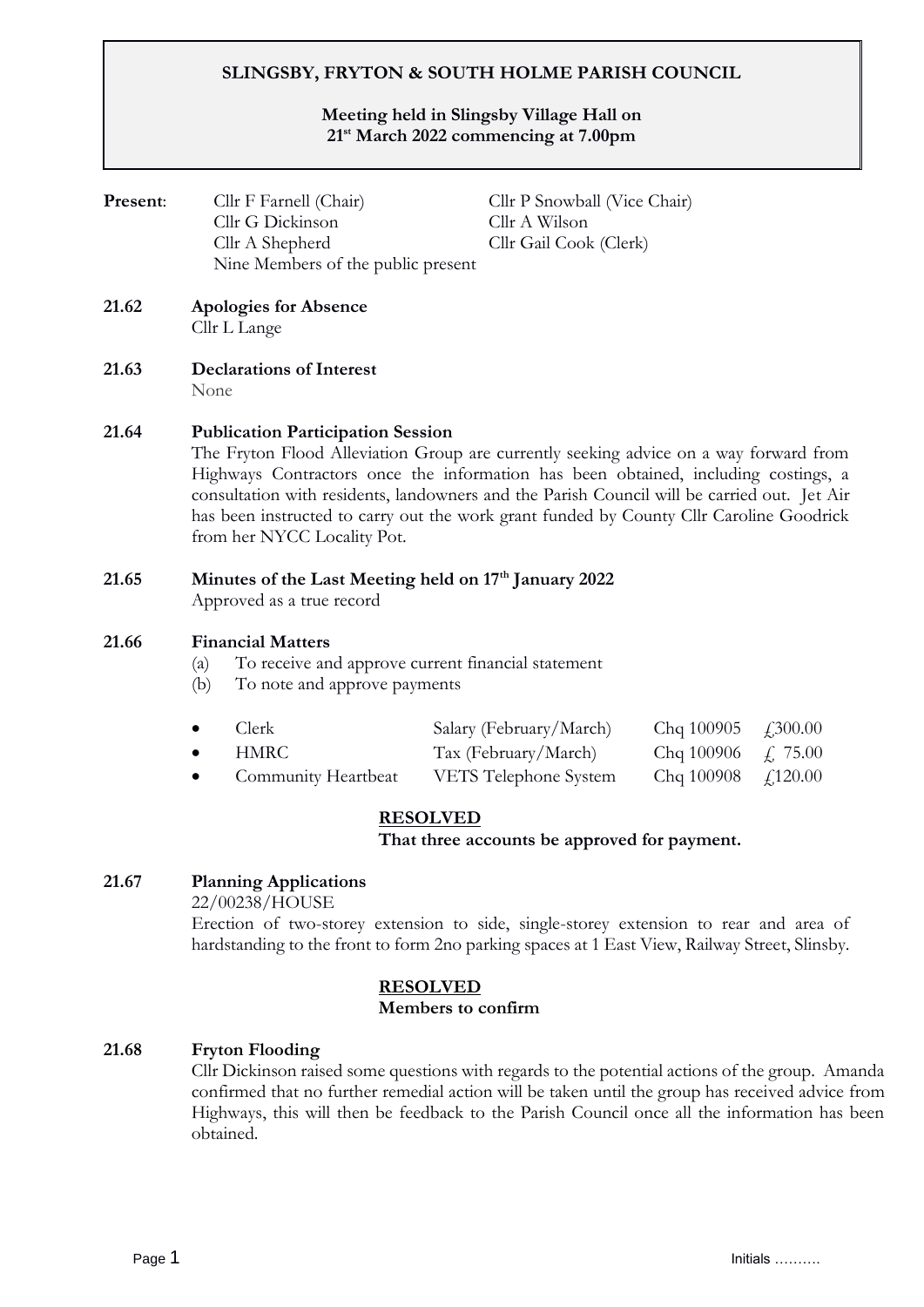# **21.69 Parish Items**

# **(a) Plant a Tree for the Queens Platinum Jubilee**

Thank you to Cllr Shepherd for the offer of donating a fruit tree which would be planted in the play area.

#### **(b) Street Light Maintenance Programme**

 It was agreed to clean and maintain the lamp near the school whilst the cherry picker is on site to paint the maypole.

#### **(c) Highways Issues**

Please continued to report pot holes either direct on the NYCC Report It line or email the Clerk, ideally with a photograph. Email: slingsbypc@gmail.com

## **(d) Village Maintenance**

- The replacement Disabled Access to the Village Hall Sign has been delivered and will be installed by Councillor Snowball.
- Clerk to file another request A new Children Crossing Sign outside the Sports Field.
- Cllr Snowball to replace the broken perspex at the telephone box.

## **(e) Cemetery Maintenance**

- All Members to attend a dedicated meeting on **Thursday 14th April, 10am** at the Cemetery to work through the headstone survey.
- Clerk to discuss the burial issues at the Cemetery with Bainbridges.

#### **(f) Dog Fouling**

At the current time the issue seems to have improved.

## **(g) Castle Howard Properties**

Clerk to invite Jasper to the May meeting.

## (h) **Jubilee Celebrations**  $-3^{\text{rd}}$ **, 4<sup>th</sup> & 5<sup>th</sup> June 2022**

Slingsby village will have memorabilia display during the day on the Friday, followed by a cricket match on Friday evening. A full day event will take place on the Saturday on the sportsfield concluding with a band in the evening. A church service will take place on Sunday, followed by a bring your own picnic event at the Sports Field.

#### **(i) Dam/Bridge across the Beck**

Damage has been carried out across the beck. Cllr Wilson to report this on the Rural Watch Group.

## **21.70 REPRESENTATIVES**

The Maypole painting will be carried out week commencing 6<sup>th</sup> April 2022.

- **21.71 MEMBERS QUESTION** None
- **21.72 ITEMS FOR THE AGENDA OF THE NEXT MEETING** None
- **21.73 DATE OF ANNUAL PARISH COUNCIL MEETING**  To be held on Monday 23rd May 2022 at 6pm

#### **ANNUAL PARISH ASSEMBLY**

To be held on Monday 23rd May 2022 at 7pm